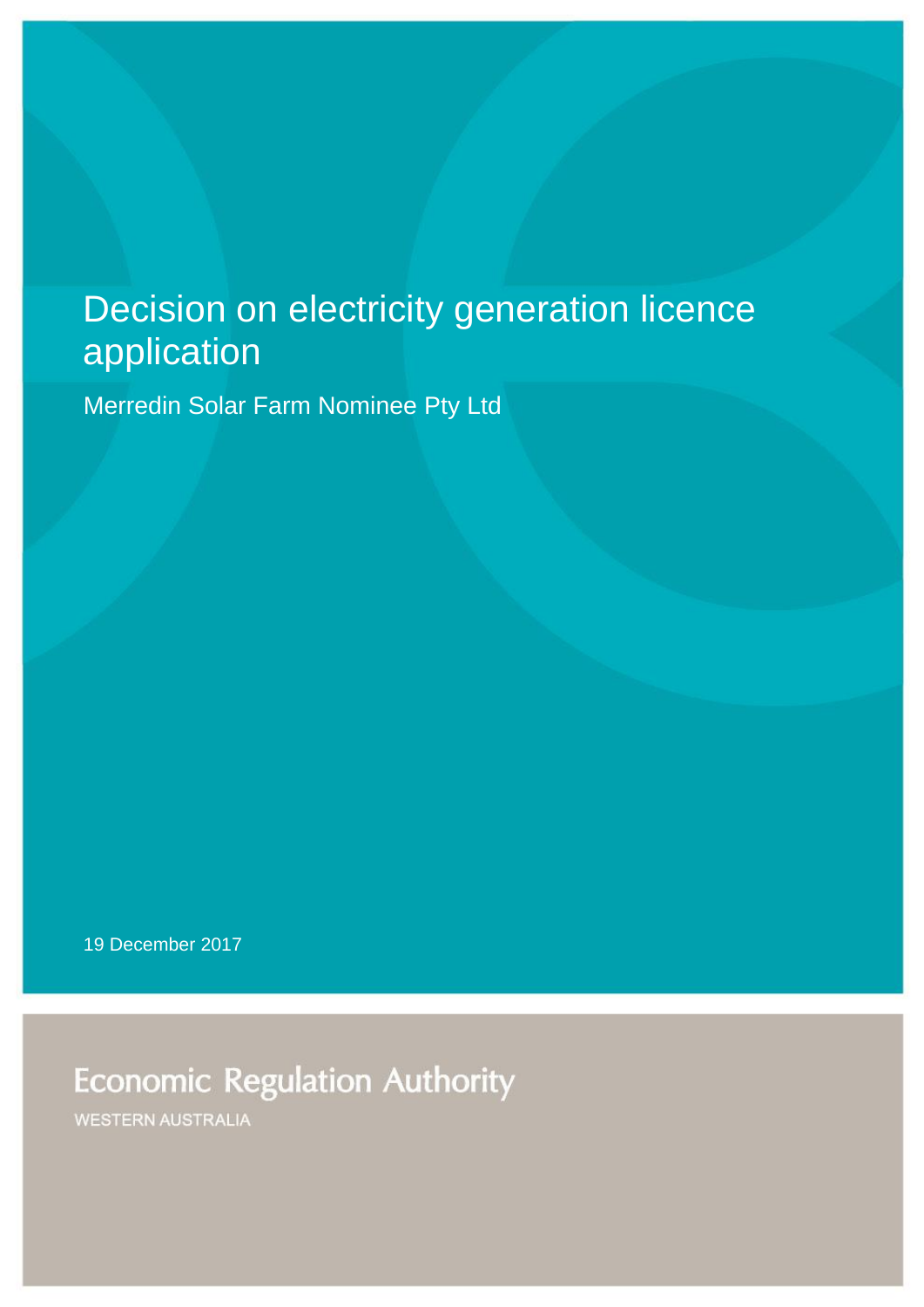### **Economic Regulation Authority**

4th Floor Albert Facey House 469 Wellington Street, Perth

#### **Mail to:**

Perth BC, PO Box 8469 PERTH WA 6849

**T:** 08 6557 7900

**F:** 08 6557 7999

**E:** records@erawa.com.au

**W:** www.erawa.com.au

National Relay Service TTY: 13 36 77 (to assist people with hearing and voice impairment)

We can deliver this report in an alternative format for those with a vision impairment.

© 2017 Economic Regulation Authority. All rights reserved. This material may be reproduced in whole or in part provided the source is acknowledged.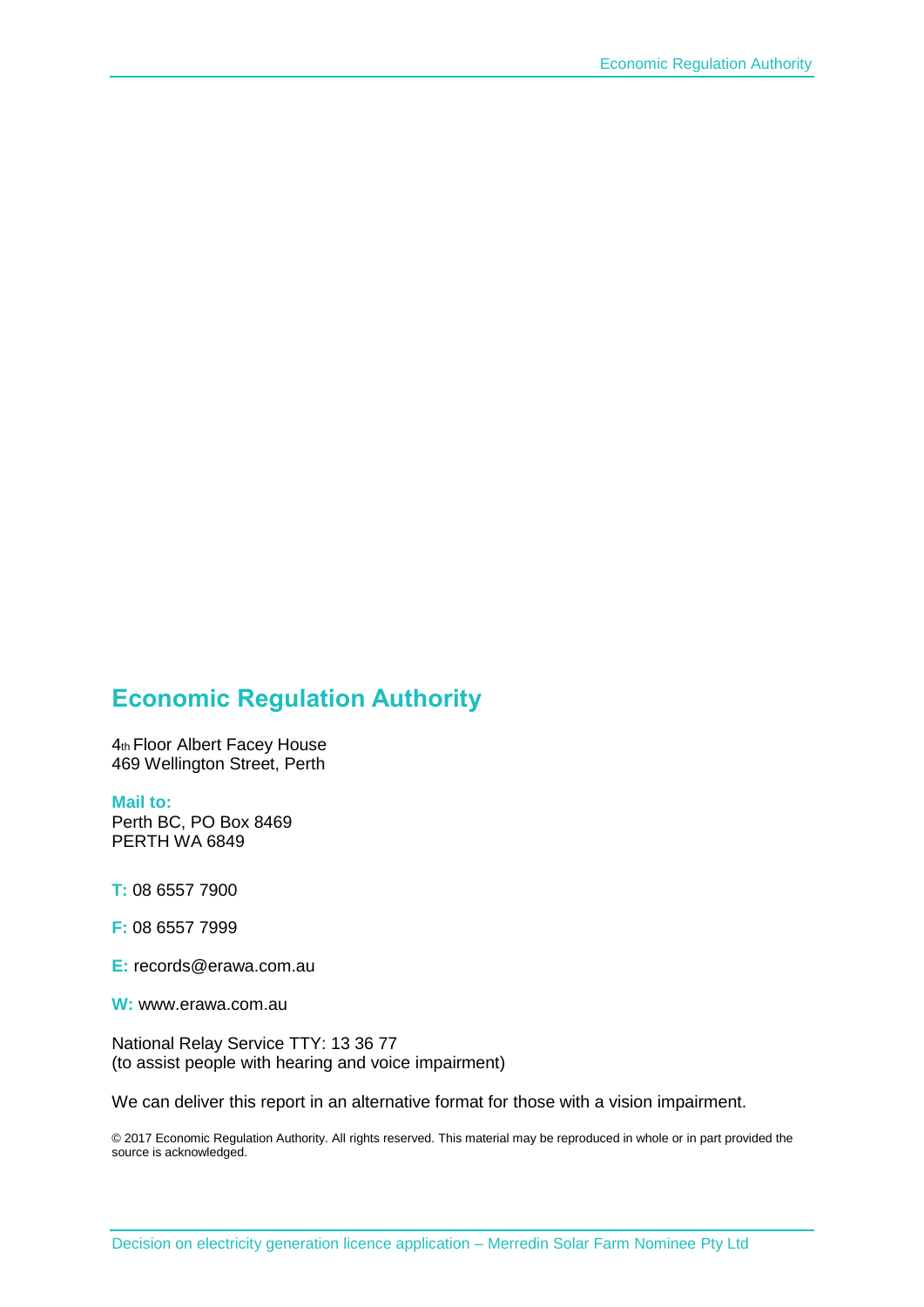## **Decision**

- 1. Pursuant to sections 9 and 19 of the *Electricity Industry Act 2004* (**Act**), the Economic Regulation Authority (**ERA**) has granted Electricity Generation Licence No. 28 to Merredin Solar Farm Nominee Pty Ltd (**MSFN**).
- 2. Subject to its terms and conditions, the licence authorises the Applicant to construct and operate the proposed Merredin Solar Farm (**solar farm**) for a period of 30 years (the maximum period allowed by section 15(2) of the Act).
- 3. As required by section 23(1) of the Act, the ERA will publish a notice of the grant of a licence in the Government Gazette as soon as practicable.

### **Reasons**

-

- 4. On 12 October 2017, the MSFN [applied](http://www.erawa.com.au/cproot/18391/2/Licence%20application%20consultation%20paper%20-%20Merredin%20Solar%20Farm%20Nominee%20Pty%20Ltd%20(EGL028).pdf) for an electricity generation licence to construct and operate the proposed solar farm. 1
- 5. Under section 19(1) of the Act, the ERA must grant a licence if it is satisfied that the applicant has and is likely to retain, or will acquire within a reasonable timeframe, and is then likely to retain, the financial and technical resources to undertake the activities authorised by the licence.
- 6. The ERA engaged financial and technical consultants to examine the financial and technical capability of MSFN to undertake the activities to be authorised by an electricity generation licence.
- 7. Following the financial assessment of the application submitted by MSFN, the financial consultant concluded that the Applicant complies with the financial requirements under section 19(1) of the Act.
- 8. Following the technical assessment of the application submitted by MSFN, the technical consultant concluded that the Applicant complies with the technical requirements under section 19(1) of the Act.
- 9. Section 9(1) of the Act requires that the ERA must not grant a licence unless it is satisfied that it would not be contrary to the public interest to do so. Section 8(5) of the Act, without limitation, specifies the matters the ERA must consider in this regard.
- 10. On 18 October 2017, the ERA published a notice seeking public comment on MSFN's licence application. No submissions were received.

<sup>1</sup> The proposed Solar Farm is located approximately 5km south of Merredin on Robartson Road, near the Merredin Terminal substation. The boundaries of this area are defined in plan ERA-EL-148, which is part of the licence.